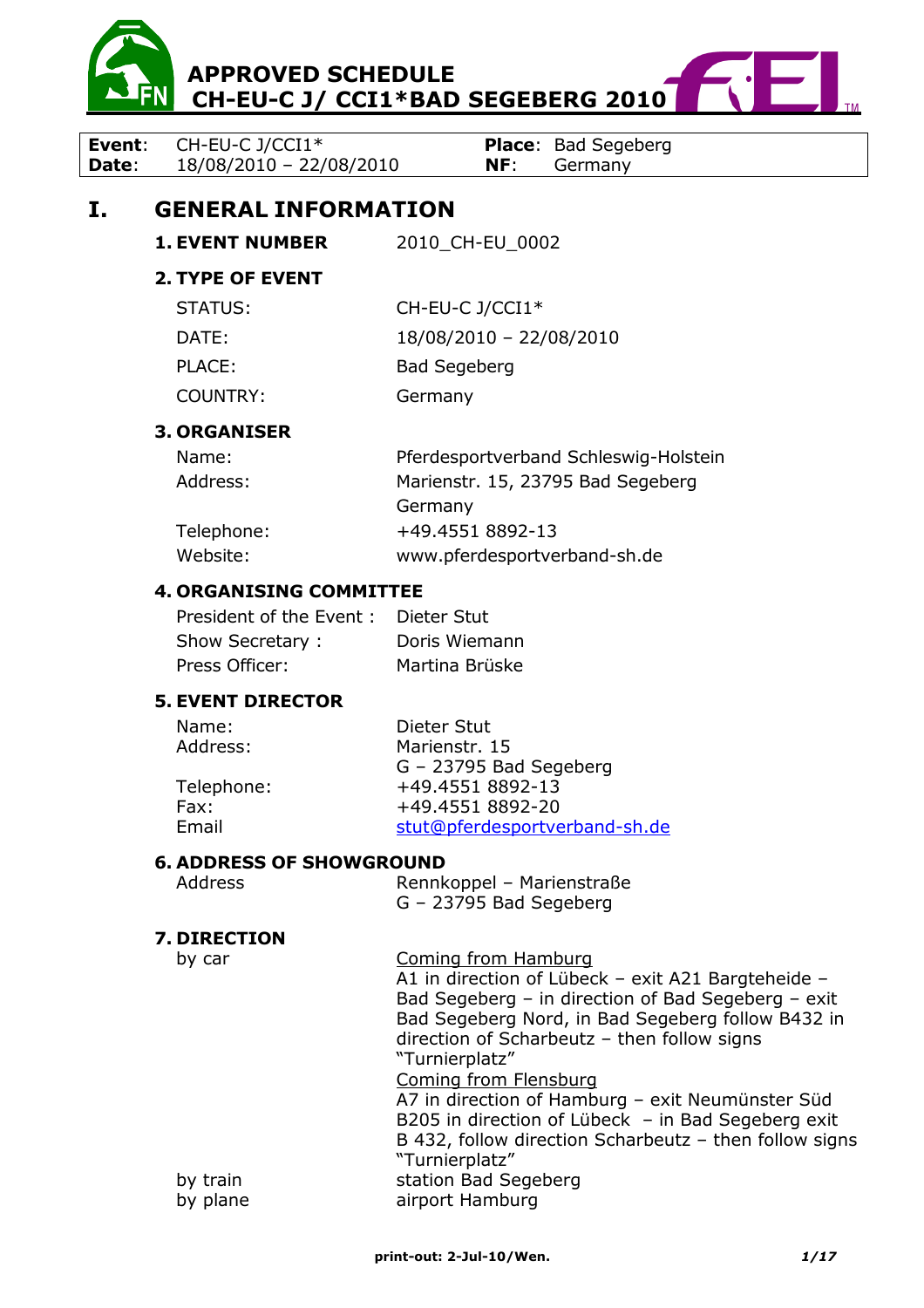

## **II. GENERAL CONDITIONS**

This event is organised in accordance with:

- FEI Statutes,  $22^{nd}$  edition, effective  $15^{th}$  April 2007, updated  $19^{th}$  November 2009
- FEI General Regulations, 23<sup>rd</sup> edition, effective 1<sup>st</sup> January 2009, updated 1<sup>st</sup> January 2010,
- FEI Veterinary Regulations,  $12<sup>th</sup>$  edition, effective  $5<sup>th</sup>$  April 2010,
- Equine Anti-Doping And Medication Control Rules (EADMCR), 2<sup>nd</sup> edition, effective 5<sup>th</sup> April 2010,
- FEI Anti-Doping Rules for Human Athletes (ADRHA), 2<sup>nd</sup> edition, revision effective  $1<sup>st</sup>$  January 2009,
- The Rules for Eventing Events,  $23^{rd}$  edition, effective  $1^{st}$  January 2009, updated 1st January 2010,
- All subsequent published revisions, the provisions of which will take precedence.
- An arbitration procedure is provided for in the FEI Statutes and General Regulations referred to above. In accordance with this procedure, any appeal against a decision rendered by the FEI or its official bodies is to be settled exclusively by the Court of Arbitration for Sport (CAS) in Lausanne, Switzerland.
- It is the responsibility of NFs to ensure their Athletes are of the correct age.

The OC acknowledges that para 1.4 LPO (German Show Rules) is binding for international events in Germany.

## **III. OFFICIALS**

#### **1. GROUND JURY**

| CH-EU-CJ      |                           |
|---------------|---------------------------|
| President:    | Susan Stewart (GBR)       |
| Email:        | sue@swanfarm.fslife.co.uk |
| Member:       | Michel Asseray (FRA)      |
| Member:       | Carl-Heinz Boess (GER)    |
| Jumping Judge | Horst Karstens (GER)      |
|               |                           |

CCI1\*

President: Gerd Küst (GER) Email: kuest@t-online.de Member: Horst Karstens (GER)

#### **2. TECHNICAL DELEGATE CH-EU-C J:**

Name: Patricia Clifton (GBR)<br>Email: Patricia Clifton @btcon Email: patriciaclifton@btconnect.com

#### **3. ASSISTANT TECHNICAL DELEGATE CH-EU-C J TECHNICAL DELEGATE CCI1\***

Name: Detlef Peper (GER) Email: peper@pferdesportverband-sh.de

#### **4. COURSE DESIGNER CROSS COUNTRY AND JUMPING**

| Name:  | Burkhard Beck-Broichsitter (GER)   |
|--------|------------------------------------|
| Email: | Burkhard.Beck-Broichsitter@gmsh.de |

## **5. CHIEF STEWARD**

Name: Philine Ganders-Meyer (GER) Email: pganders@fn-dokr.de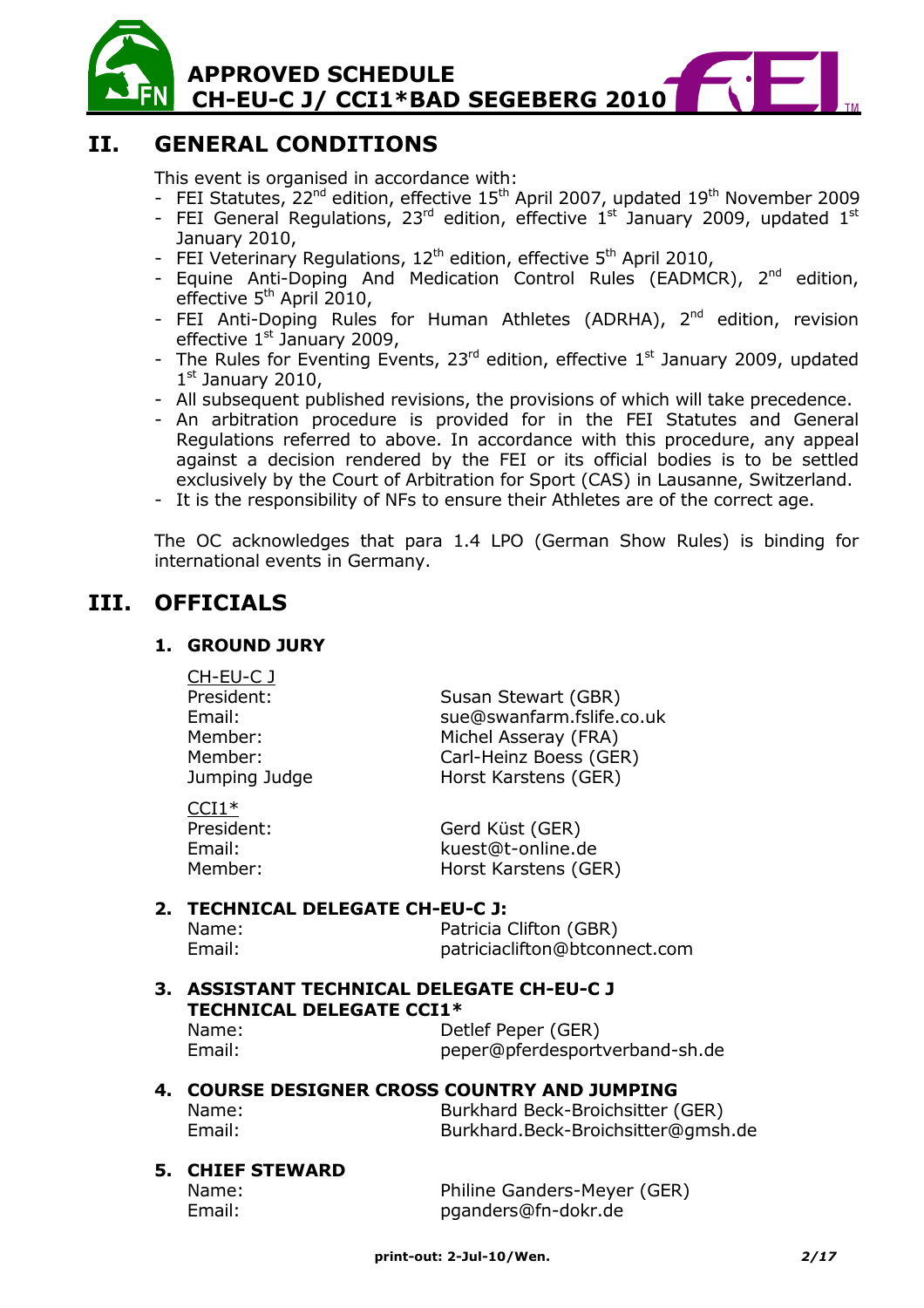

#### **STEWARD ASSISTANTS**

| Name: |  |
|-------|--|
| Name: |  |
| Name: |  |
| Name: |  |

Jens Borgmann (GER) Peter-Jürgen Nissen (GER) Kurt Carstensen (GER) Karsten-Thomas Theise (GER)

### **6. APPEAL COMMITTEE**

President: Dr. Dietrich Wagner (GER) Member: Malin Larsson (SWE) Member: Gerd Küst (GER)

#### **7. VETERINARY COMMISSION**

Foreign Veterinary Delegate: Dr. Paul Farrington (GBR) Associate Veterinarian: Dr. Karl Blobel (GER)

President: Dr. Jürgen Martens (GER) Email: info@pferdeklinik-bockhorn.de

### **8. DELEGATE OF NF GER/SAFTEY DELEGATE OF NF GER**  Name: Detlef Peper (GER)

## **IV. International Eventing Competitions**

| <b>TOTAL AMOUNT OF PRIZE MONEY</b><br>(gross amount) | 3.000 (EURO)          |  |  |
|------------------------------------------------------|-----------------------|--|--|
|                                                      | <b>Amount in EURO</b> |  |  |
| Competition No 1 - CH-EU-J Individual rating         | 1.500                 |  |  |
| Competition No 2 - CH-EU-J Team rating               |                       |  |  |
| Competition No $3 - CCI1*$                           | 1.500                 |  |  |

The value of the 1st prize must not exceed 1/3 of the total prize money distributed for the competition. Per competition 25 % of the competitors receive prize-money or prizes in kind rewarded instead of prize-money, however at least 5 competitors will receive a prize. The total amount of prize money shown for each competition in the schedule must be distributed. If fewer competitors take part in a competition than the number of prizes indicated in the schedule, the President of the Ground Jury is responsible for recalculating the prize money to be distributed.

## **TENTATIVE TIMETABLE**

CH-EU-C Y (CCIY1\*): Date/Time

- Stables will be available as of: Tuesday, 17/08/2010,
- 
- 
- 
- 
- 
- 
- 
- 
- 

- Official Course Inspection: Wednesday, 18/08/2010, afternoon - Declaration of Starters: Wednesday, 18/08/2010, by 12.00 noon - 1<sup>st</sup> Horse Inspection: Wednesday, 19/08/2010, noon -  $1<sup>st</sup> start Dressage  $-1<sup>st</sup>+2<sup>nd</sup>$  part: Thus,  $19/08/2010$ , morning$ -  $1^{\text{st}}$  start Dressage –  $3^{\text{rd}}+4^{\text{th}}$  part: Friday, 20/08/2010, morning<br>-  $1^{\text{st}}$  start Cross Country: Saturday, 21/08/2010, morni <sup>-</sup> 1<sup>st</sup> start Cross Country: Saturday, 21/08/2010, morning<br>- 2<sup>nd</sup> Horse Inspection Sunday, 22/08/2010, morning - 2<sup>nd</sup> Horse Inspection Sunday, 22/08/2010, morning<br>- 1<sup>st</sup> start Jumping: Sunday, 22/08/2010, morning Sunday, 22/08/2010, morning - Prize giving: Sunday, 22/08/2010, noon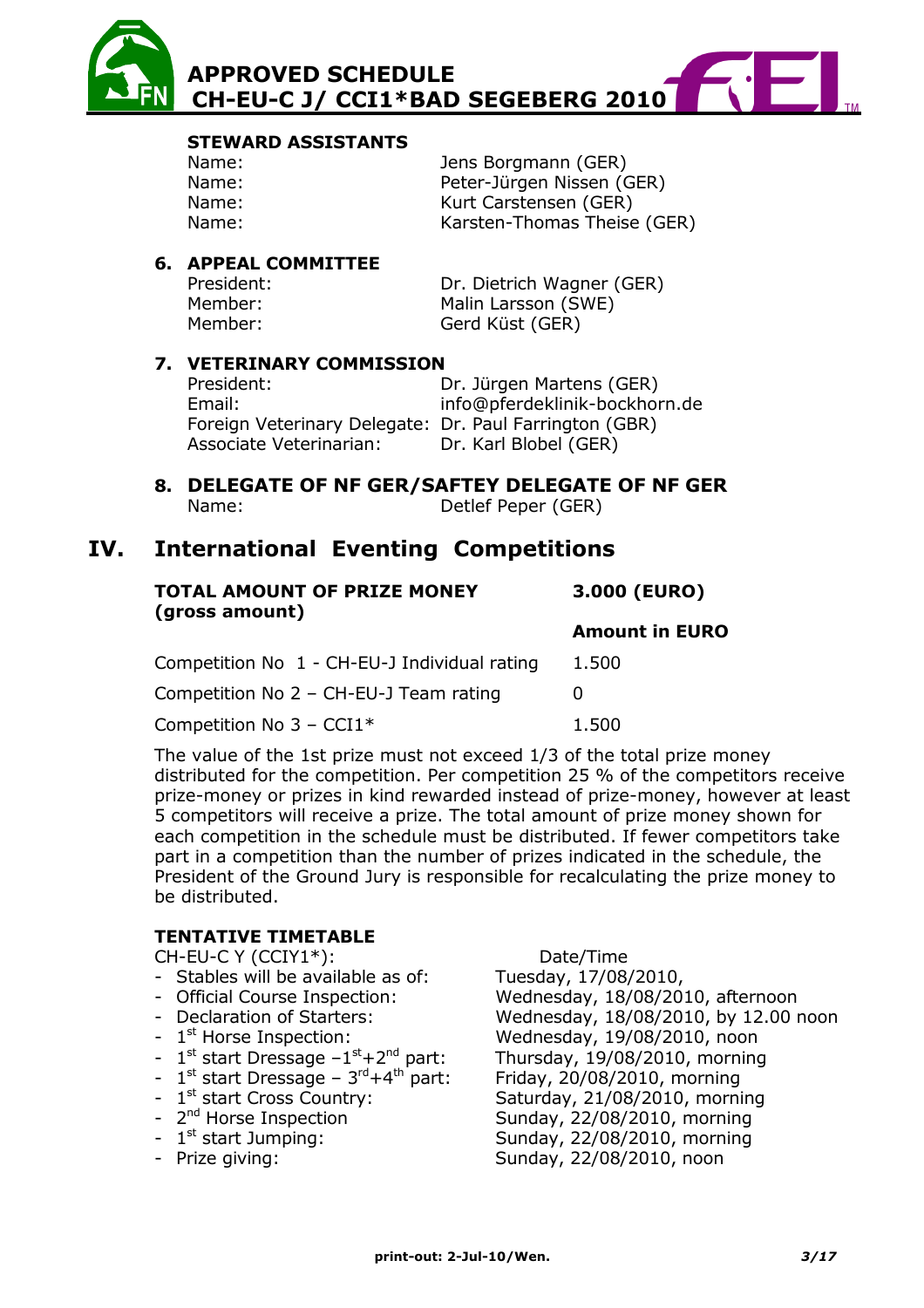**APPROVED SCHEDULE CH-EU-C J/ CCI1\*BAD SEGEBERG 2010** 

- 
- 
- 
- 
- 
- 
- 
- 
- 

CCI1\*: Date/Time - Stables will be available as of: Wednesday 18/08/2010<br>- Official Course Inspection: Thursday, 19/08/2010, a Thursday, 19/08/2010, afternoon - Declaration of Starters: Thursday, 19/08/2010, by 4:30 p. m. - 1<sup>st</sup> Horse Inspection: Friday, 20/08/2010, morning<br>- 1<sup>st</sup> start Dressage: Friday, 20/08/2010, morning - 1<sup>st</sup> start Dressage: Friday, 20/08/2010, morning<br>- 1<sup>st</sup> start Cross Country: Saturday 21/08/2010, noon <sup>-</sup> 1<sup>st</sup> start Cross Country: Saturday 21/08/2010, noon<br>- 2<sup>nd</sup> Horse Inspection Sunday, 22/08/2010, mornii - 2<sup>nd</sup> Horse Inspection Sunday, 22/08/2010, morning<br>- 1<sup>st</sup> start Jumping: Sunday 22/08/2010, noon Sunday 22/08/2010, noon - Prize giving: Sunday, 22/08/2010, afternoon

#### **Competition 1 – CH-EU-C J 1\* – Individual Classification**

Participation acc. to V. and VI. Dress and Saddlery acc. to 521 and 522 Classification individual acc. to  $502.1 + 2$ 

Starting order: acc. to Art. 512 and 513

1<sup>st</sup> test: Dressage: by draw

2<sup>nd</sup> test: Cross Country: as Dressage

3<sup>rd</sup> test: Jumping: in reverse order of merits after Dressage and Cross Country.

#### **1. DRESSAGE TEST**

- 1.1. The FEI test FEI CCI/CIC 2009 1\* B to be ridden from memory.
- 1.2. Competition Arena Dimensions: 20 x 60 m, grounds: grass

1.3. Practice Arena - Dimensions: 30 x 70 m, grounds: grass

(in case of heavy rains possibly on sand)

#### **2. CROSS-COUNTRY**

There will be no shuttle service from showgrounds to the cross country course.

| 2.1. Type of ground    | grass       |
|------------------------|-------------|
| 2.2. Length            | 3640-4160 m |
| 2.3. Speed             | 520 $m/min$ |
| 2.4. Number of efforts | max. 30     |

#### **3. JUMPING**

- 3.1. Competition Arena 100x90 m, grounds grass 3.2. Practice Arena 80x100 m, grounds grass/sand 3.3. Distance 400m
- 3.4. Speed: 350 m/min
- 3.5. Number of efforts: 11
- 3.6. Number of obstacles: 13
- 3.7. Height of obstacles 1,15m

Total prize money (gross amount)  $1.500,-\in$ breakdown 300/250/200/170/140/125/3x105

#### **COMPETITION No 2 – CH-EU-C J2\* – Team Classification**

A team consists of three or four competitors of the same nation. Rating results from competition 1 Classification team acc. to  $502.1 + 3$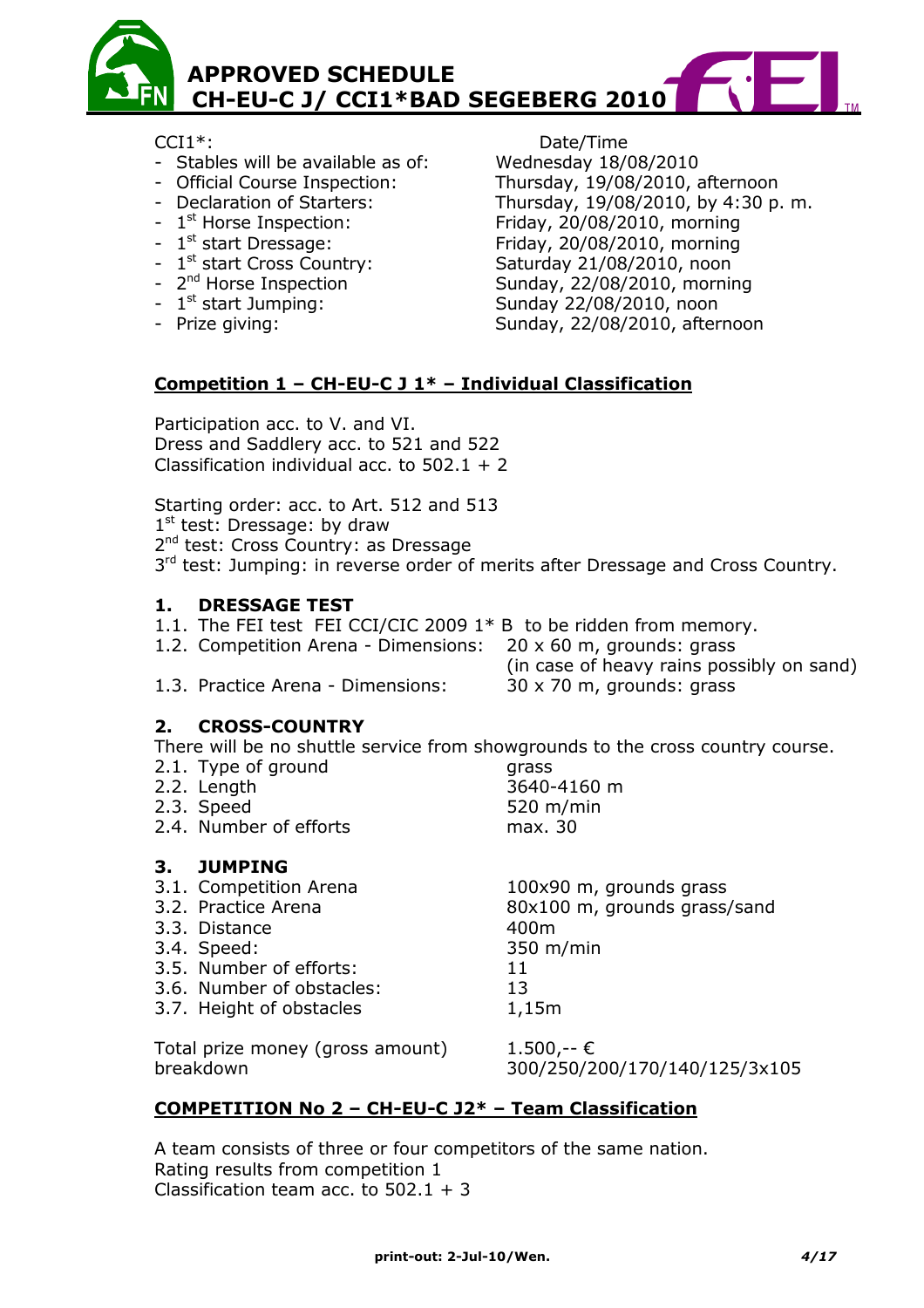

#### **Competition 3 – CCI1\***

Participation acc. to V. and VI. Dress and Saddlery acc. to 521 and 522 Classification individual acc. to 502.1+2

Starting order: acc. to Art. 512 and 513

- 1<sup>st</sup> test: Dressage: by draw
- 2<sup>nd</sup> test: Cross Country: as Dressage
- 3<sup>rd</sup> test: Jumping: in reverse order of merits after Dressage and Cross Country.

#### **1. DRESSAGE TEST**

- 1.1. The FEI test FEI CCI/CIC 2009 1\* B to be ridden from memory.
- 1.2. Competition Arena: 20x60 m, grounds: sand
- 1.3. Practice Arena: 30 x 70 m, grounds: sand/grass

#### **2. CROSS-COUNTRY**

There will be no shuttle service from showgrounds to the cross country course.

- 2.1. Type of ground grass
- 
- 2.3. Speed 520 m/min
- 2.4. Number of efforts max. 30

#### **3. JUMPING**

- 
- 
- 3.3. Distance 400m
- 3.4. Speed: 350 m/min
- 3.5. Number of efforts: 11
- 3.6. Number of obstacles: 13
- 3.7. Height of obstacles 1,15m

Total prize money (gross amount)  $1.500,-\in$ 

2.2. Length 3640-4160 m

3.1. Competition Arena 100x90 m, grounds grass 3.2. Practice Arena 80x100 m, grounds grass/sand

breakdown 300/250/200/170/140/125/3x105

## **V. INVITATIONS**

#### **CH-EU-C J (CCIJ1\*):**

#### **Foreign and German competitors:**

Athletes, who must be qualified acc. to VI. "Minimum Eligibility Requirements of Athletes & Horses", are invited by the Organizing Committee through their NF. Invited nations: all European NFs Europas affiliated to the FEI.

Each European Federation can enter 4 competitors with two horses each, of which max. 4 horses may be brought to the event, teams with only 3 competitors are permitted. Per competition one horse (6 years or over) allowed.

2 Individuals in addition to each team (see Art. 510.2.3), the home nation may enter 8 individual athletes.

A NF which can not send a team for the Championship, may enter 1 or 2 individual competitors with two horses each, from which one horse (6 years or over) per competitor can be brought to the event.

Age of horses CH-EU-C J 6 year or over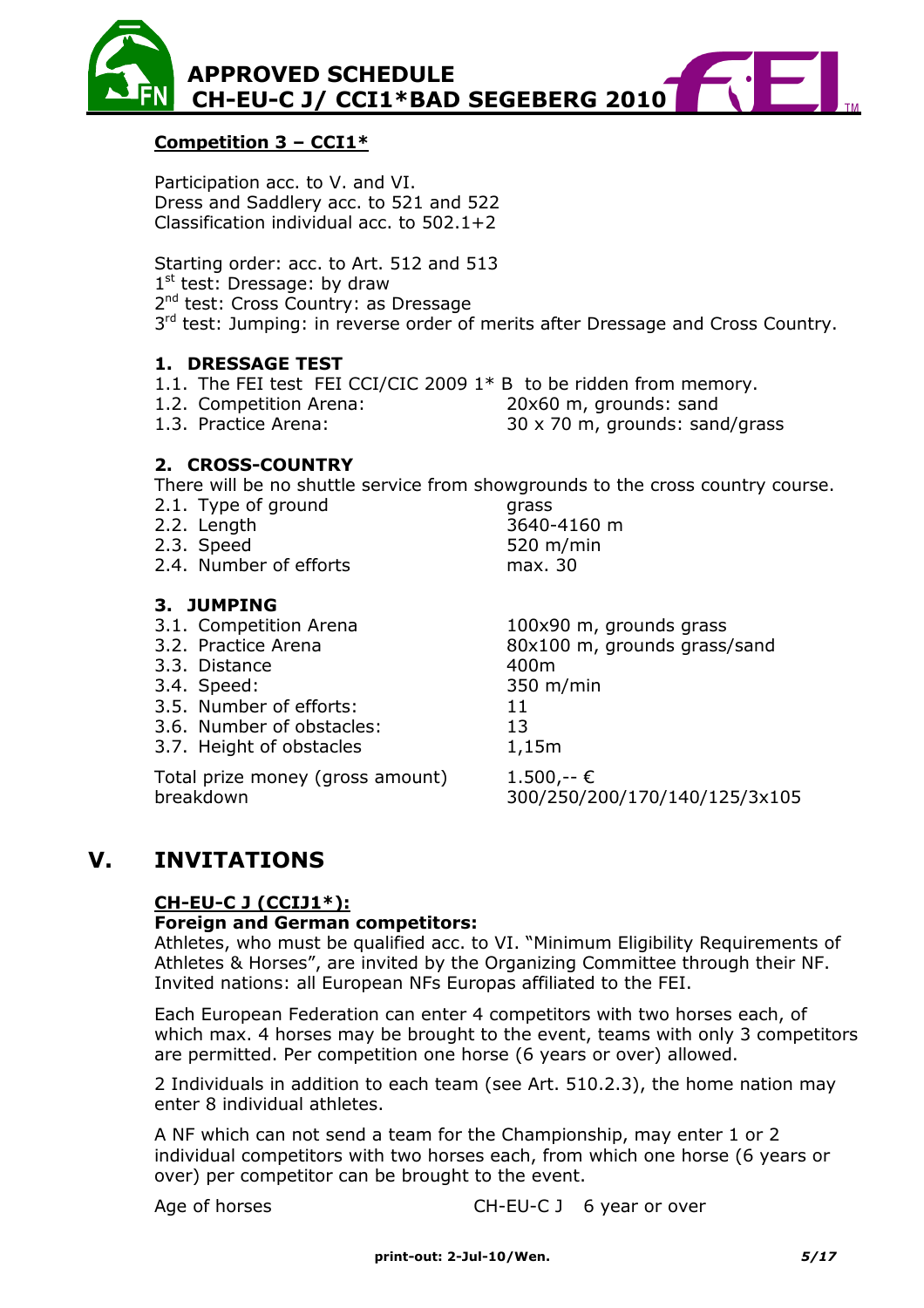

#### **CCI1\***

Foreign Athletes, who must be qualified acc. to VI. "Minimum Eligibility Requirements of Athletes & Horses" Number of NFs invited DEN, FIN, NED, NOR, SWE Number of athletes per foreign NF not limited Number of athletes form the host nation not limited, from all over Germany. Number of horses per rider 3 Age of horses 6 years and over

Ballot procedure in case of excessive entries Number of athletes per foreign NF 5 Number of horses per rider 2

## **VI. EVENTING MINIMUM ELIGIBILITY REQUIREMENTS OF ATHLETES & HORSES**

Each NF must certify the minimum eligibility requirements of each horse and athlete and list the competitions which enabled horse and athlete to qualify, according to the qualification procedure established for each star level as laid out in Art. 506. Relevant level and criteria must be included in the schedule.

#### **1.1. Principles**

In order to compete at an international event, an athlete and horse must have obtained the minimum eligibility requirements at a number of events at a lower level.

The requirements are laid out below. With the approval of the FEI and their own NF, OCs may impose additional qualifications for horses and/or athletes, which must be published in the schedule.

#### **1.2. Minimum eligibility requirements**

The minimum eligibility requirements are achieved by completing a competition within minimum parameters of all round performance. As follows:

- Dressage Test: not more than 75 penalty points;
- Cross-Country Test:

From 2009 onwards, the results at obstacles at International events need to include, where applicable, a clear round (0 penalties) at obstacles for CICs events and maximum 20 penalties at a CCI.

Not more than 90 seconds exceeding the optimum time in the Cross. At  $4*$ events, the maximum time by which the optimum time may be exceeded is 120 seconds; and

Jumping Test: not more than 16 penalties at obstacles.

#### **1.3. Certification of Qualification for Events**

1.3.1. All NFs, including the host nation, are responsible to certify that athletes and horses entered by them in international events are correctly qualified in accordance with all the requirements of the Rules.

1.3.2. All qualifying events must be identified, and any national events must be certified as of at least the equivalent standard of difficulty as the relevant international star level of competition.

1.3.3. The Technical Delegate or his nominee shall check that all horses and athletes starting at all International events are properly certified as qualified by their NF or duly exempted in accordance with this article.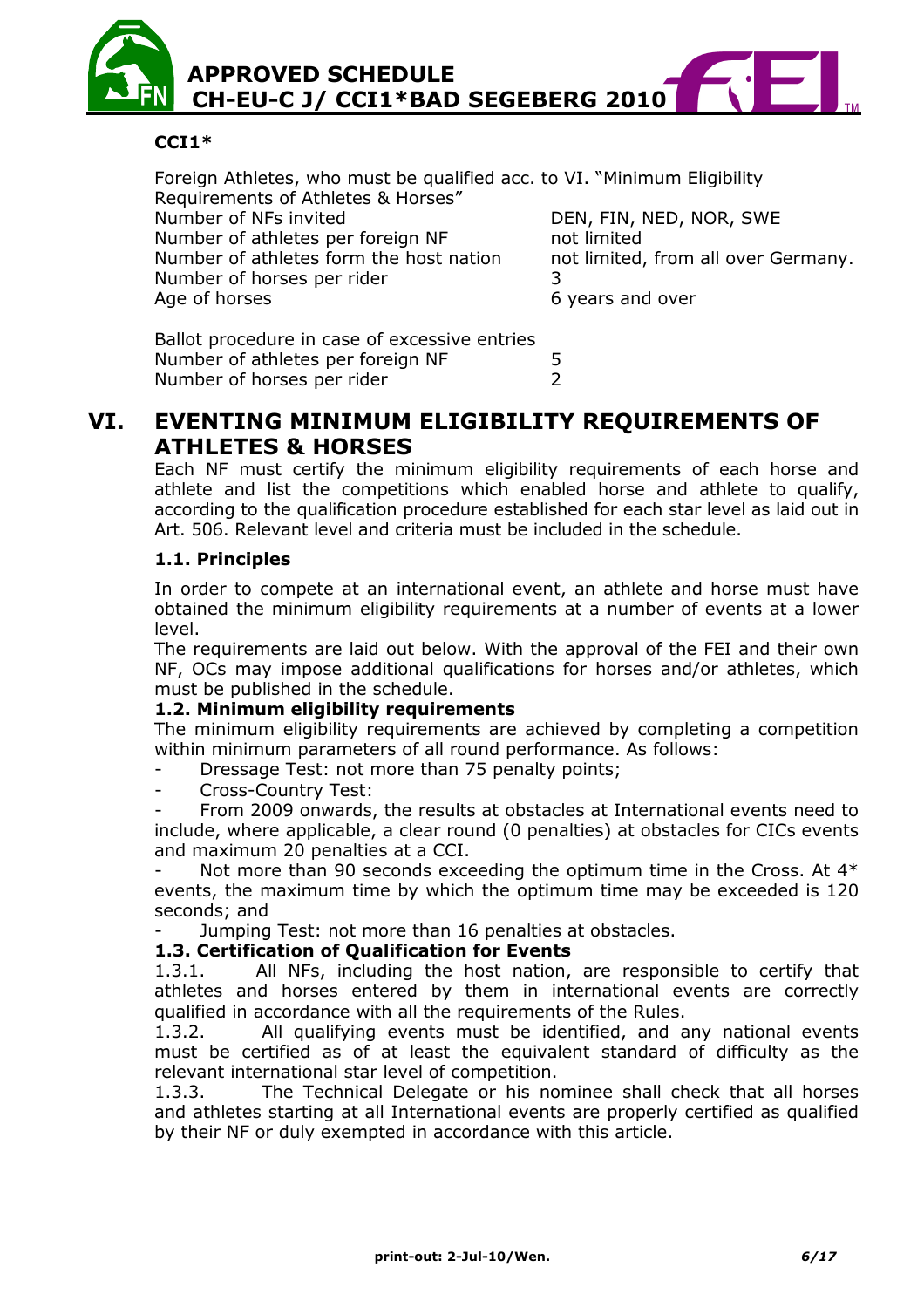

#### **1.4. Qualifying Period and Deadline**

1.4.1 Minimum eligibility requirements for CIOs, CCIs and CICs must be obtained in the calendar year in question or the 2 preceding calendar years.

1.4.2 The Minimum Eligibility Requirement at a CCI must be obtained at least 24 days before the Cross Country test of the event for which it is needed; a Minimum Eligibility Requirement at a CIC must be obtained at least 10 days before the event for which it is needed.

1.4.3 Minimum eligibility requirements may be achieved as a combination or separately by athlete and horse.

1.4.4 Where a Minimum Eligibility Requirement at a CIC is specified, one

Minimum Eligibility Requirement at a CCI of the same level is equally acceptable.

CH-EU-C (CCIJ1\*)  $CCI1*$ 

CCI  $1 *$ 

Horses and Riders must be certified as competent to take part by their NF

## **VII. FACILITIES OFFERED**

#### **A) COMPETITORS, TRAINER, EQUIPECHEF, VETERINARY**

Accommodation (breakfast and overnight stay) from Thursday  $17<sup>th</sup>$  August to Monday, 23<sup>rd</sup> August 2010 will be at the cost of the competitors or the respective NF.

Booking is possible at

Tourist-Information phone: +49 4551 96490

Vitalia-Seehotel phone: +49 4551 8027000

#### **B) GROOMS**

Accommodation to reasonable prices close to the showground can be booked at Tourist-Information, phone: +49 4551 96490

The OC provides sufficient sanitary and showering facilities, with hot and cold water for male and female grooms.

#### **C) HORSES**

Horses will be stabled from Thursday  $17<sup>th</sup>$  August to Monday,  $23<sup>rd</sup>$  August 2010, stabling fee for competition 1 is included in the entry fee, for competition 3 stabling fee has to be ordered and paid seperately (100,00  $\epsilon$  per box, including 1<sup>st</sup> bedding). Forage and further bedding has to be brought along or can be bought on site. It is not permitted to set up own stable tents. For electricity a fee of  $\epsilon$  50,00 will be levied for the duration of the event – has to be ordered with the entry.

Dimensions of stables: 3 x 3 m.

#### **D) WELCOME**

The time and date of arrival of riders and horses and their means of transport must be given to the OC in order to facilitate them on arrival.

#### **E) LOCAL TRANSPORTATION**

- From hotel to showgrounds There will be no local transportation. - From showgrounds to cross-country Available on Saturday 21<sup>st</sup> August 2010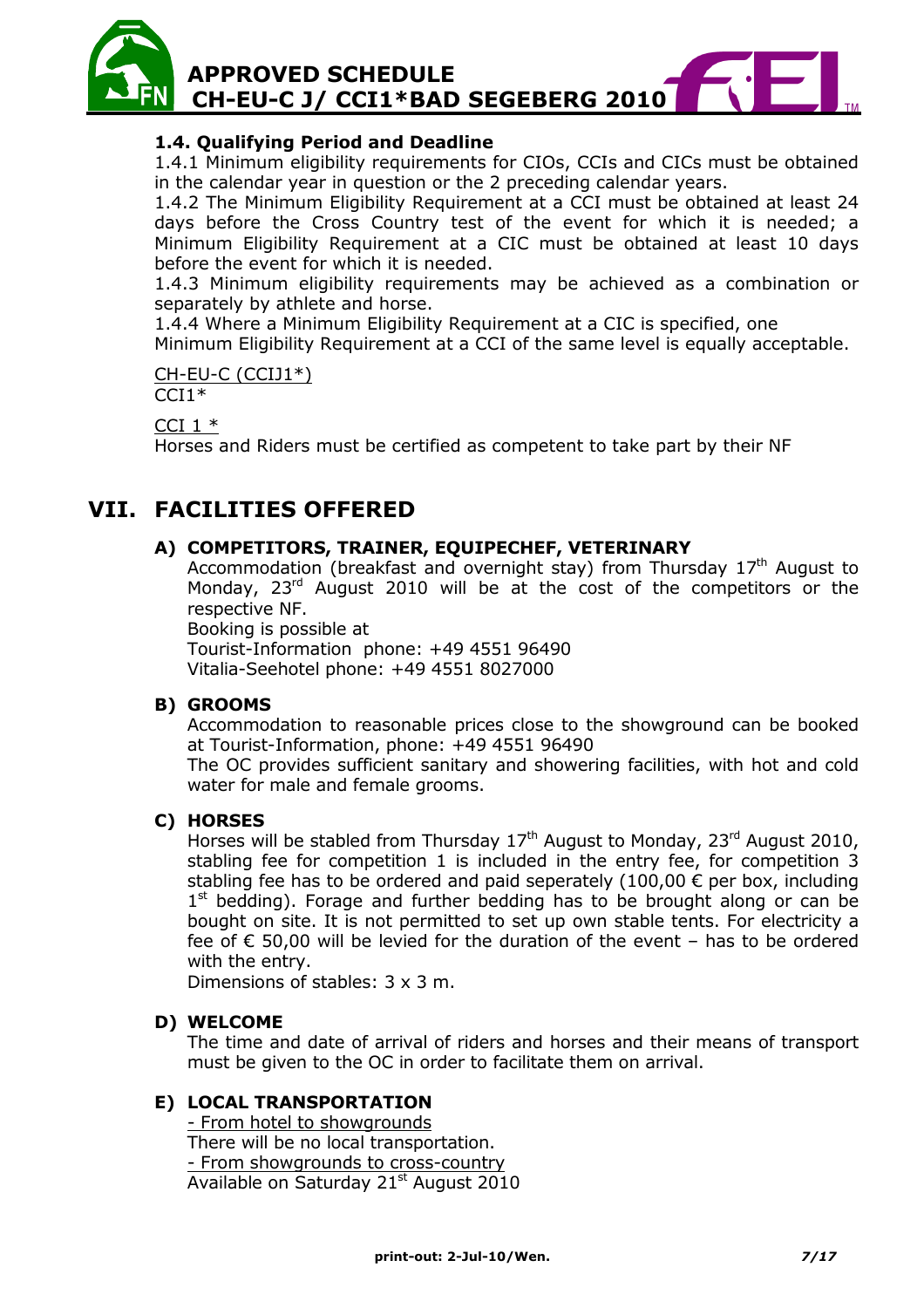

#### **F) Transportation of athletes and horses from showground to crosscountry**

will not be available and has to be arranged by the athletes themselves. From cross-parking-area to the cross-country-course there will be a track of about 700 meters, which may be used only on foot, horse or bike. The use of cars and motorized bikes is strictly forbidden. It is recommended to bring a bike or rent a bike at the showground.

#### **G) ADVERTISING AND PUBLICITY ON COMPETITORS AND HORSES**

The competitors are authorised to carry the logo of their personal sponsor on the saddle cloth in accordance with Art. 135. The Chief Steward will check that the advertising and publicity on competitors and horses complies with Article 135 of the General Regulations.

## **VIII. ENTRIES**

**All Riders & horses participating in any International competition must be registered with the FEI.** 

**Competitors will be entered through their home NF.** 

| Entries in Principle : | $5th$ July 2010    |
|------------------------|--------------------|
| Nominated Entries :    | $26th$ July 2010   |
| Definite Entries :     | $13th$ August 2010 |

#### **Entry fee (lump-sum)**

*CH-EU-C J – Individual and Team classification (comp. 1+2):* 

#### Competitors:

500,00 €; the lump-sum includes:

- Entry fee (incl. "LK"-fee)
- Starting fee
- MCP-fee
- 1 warm meal per day from Wednesday to Sunday
- VOLVO Shuttle-Service from showgrounds to Cross Country Course
- Welcome-barbecue on Wednesday and welcome on Thursday
- Free entrance to the party on Saturday
- tent-boxes incl.  $1<sup>st</sup>$  bedding

#### Trainer, Chef d'Equipe, Veterinarian:

150,00 € each person; the lump-sum includes:

- Welcome-barbecue on Wednesday and welcome on Thursday
- Free entrance to the party on Saturday
- 1 warm meal per day from Wednesday to Sunday

#### *CCI3\* (comp. 3):*

125,00 €; the lump-sum includes:

- Entry fee (incl. "LK"-fee)
- Starting fee
- MCP-fee

Not including:  $110,-\epsilon$  for tent-boxes incl. 1<sup>st</sup> bedding . Reservation only if ordered and paid by  $13<sup>th</sup>$  August 2010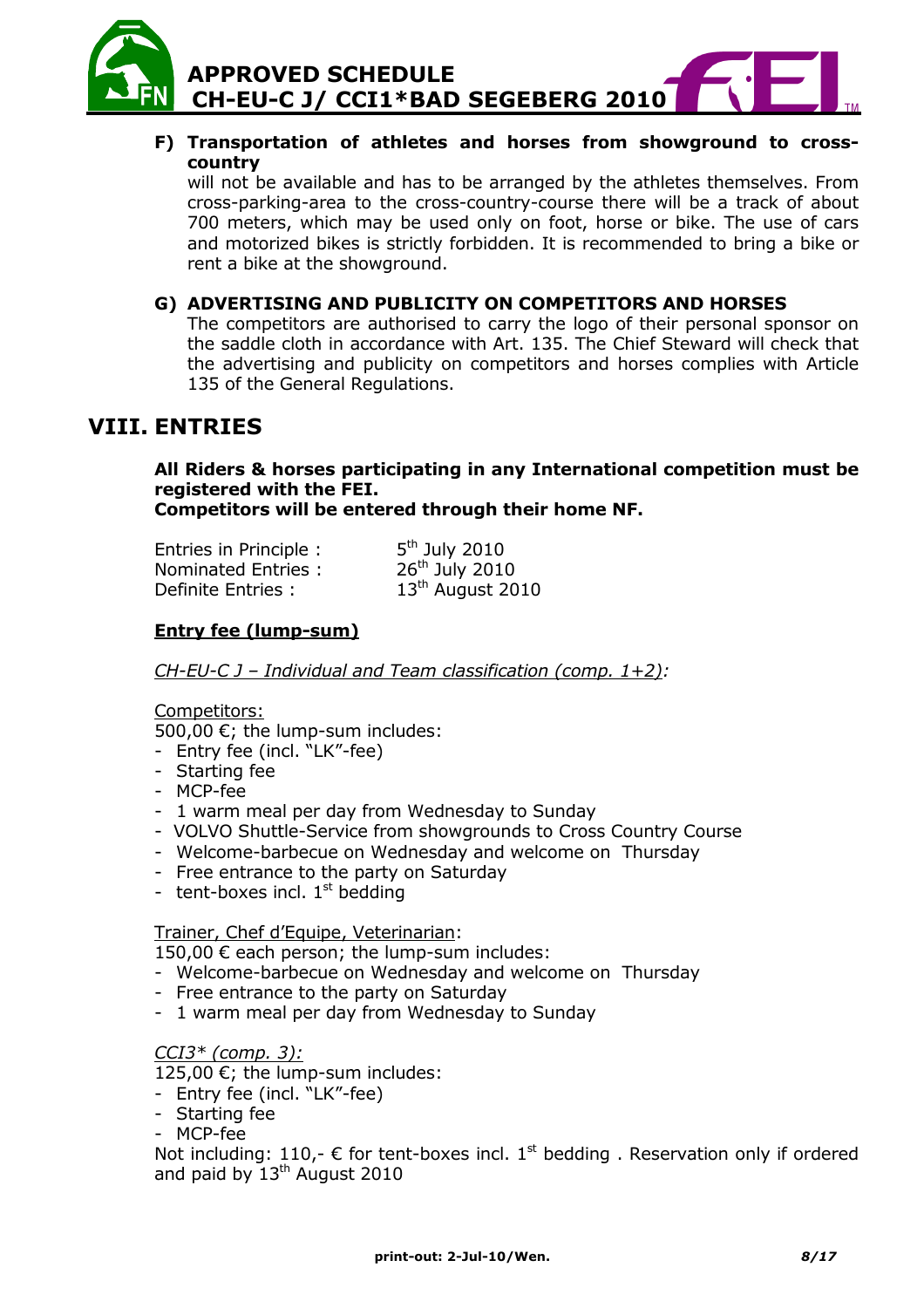

**Entries cannot be accepted, unless the entry fee has been transmitted to the following account by 13th August 2010 (receipt of payment) Account of Pferdesportverband SH: bank code no.: 230 510 30 account no.: 739 54 BIC: NOLADE21SHO IBAN: DE19 2305 1030 0000 0739 54** 

#### **IMPORTANT - Entry forms must include the following information on**  • **Horses/Ponies:**

Name of horse/pony, FEI passport number, FEI horse registration number, stud-book initials, date of birth, country of birth, breed, sex, colour, name(s) of owner(s)

#### • **Competitors:**

Name of rider, date of birth of athlete, nationality of rider, FEI rider registration number

#### **Entries to be sent to**

| Name           | Doris Wiemann                             |
|----------------|-------------------------------------------|
| <b>Address</b> | c/o Pferdesportverband SH,                |
|                | Marienstr. 15, G-23795 Bad Segeberg       |
| Telephone      | +49 4551 8892-13, evening: +49 4524 74014 |
| Fax            | +49 4551 8892-20                          |
| Email          | wiemannd@pferdesportverband-sh.de         |
|                | or wolfgang@duw-sh.de                     |

For withdrawals after the date of definite entries or no-shows the Athlete or the respective NF will be held liable to reimburse the OC for the actual financial loss incurred by the OC (i.e. stabling and hotel expenses) as a result of the late withdrawal or no-show.

Entries are not accepted unless they contain full details according to FEI requirements, especially including the records of results.

## **IX. CUSTOMS FORMALITIES/HEALTH REQUIREMENTS**

#### **1. Customs Formalities**

For questions pertaining to the veterinary and animal diseases legislation for horses from abroad and regarding the horses' transportation, the OC is ready to assist.

Customs and veterinary fees will not be taken over by the OC.

#### **2. HEALTH REQUIREMENTS FOR THE ENTRY OF HORSES**

Every competitor is supplied to deliver all necessary certificates of health for the transport to the event or identification o the horses before they come into the stables:

a) in case of arrival from a EU-member-country, a certificate for registered horses acc. to sample of Annex B to Reglements 90/426 of the actual valid form (sample is enclosed to schedule) will be necessary.

b) in case of arrival from a country not concerning to the EU, a certificate of health for registered horses acc. to sample of annex II of the decision of the commission 92/260 of the actual valid from will be necessary.

A certificate must be done in at least one official language of the country of destination and in one official language of the member country. The competitor must carry with him the original certificate, not a copy.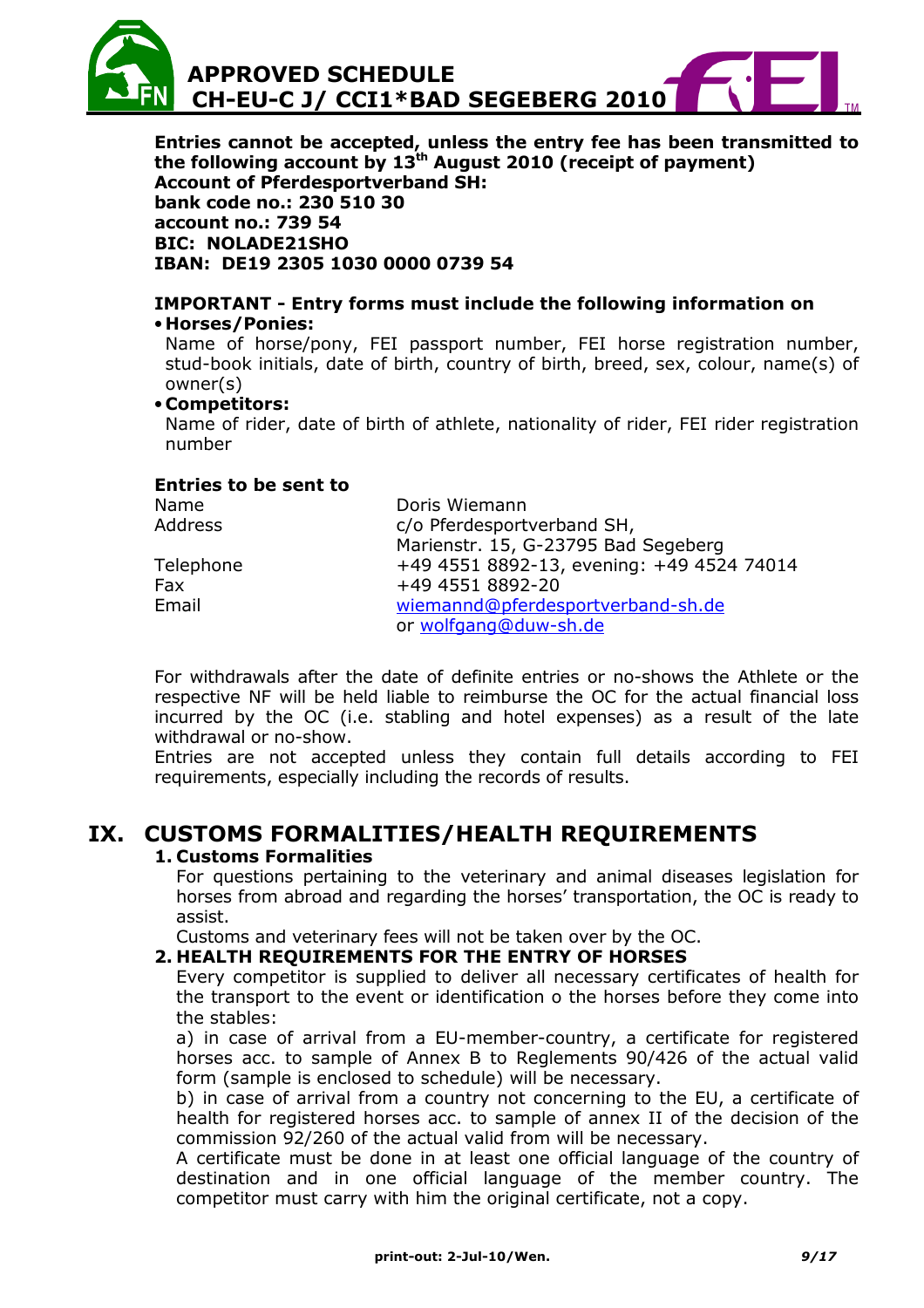

The organiser sees to it that on the competition site, an official state veterinarian is present to issue the health certificates which are necessary for the transport of the horses to their destination abroad.

In case the OC has entrusted to a forwarding agency, the latter is ready to assist regarding the required documents.

Furthermore, questions relating to health requirements for horses can be directed to the veterinary authorities in the country of origin or in Germany.

## **IX. VETERINARY MATTERS**

#### **1. EVENT TREATING VETERINARIAN:**

Name: Tierärztliche Klinik für Pferde Dr. Traugott Roewer<br>Bockhorner Landstra Bockhorner Landstrasse 64, G-23826 Bark-Bockhorn Telephone: +49. 4195 990040 Fax: +49. 4195 990050

#### **2. VETERINARY ASPECTS "A"**

VETERINARY REGULATIONS, 12<sup>th</sup> Edition, effective 5<sup>th</sup> April 10

VETERINARY EXAMINATIONS, HORSE INSPECTIONS & PASSPORT CONTROLS These will be carried out in accordance with the "Veterinary Regulations", Art. 1011 and "Rules for Eventing" Art. 518.1 for CCIs and 518.2 for CICs.

#### Art. 511.2.2

Every horse entered for any competition at CCNs, CICs  $2/1*$  or CCIs  $2/1*$  in a foreign country (GRs Art. 139.2), and all horses entered for CICs  $3^*$ , CCIs  $4/3^*$ , CCIOs, Championships, Regional and Olympic Games, whether at home or in foreign countries, must have an official valid FEI Passport, or a National Passport approved by the FEI and accompanied by an FEI Recognition Card and, when applicable, an FEI registration number, as a means of identification and to establish ownership.

#### Art. 511.2.3

Horses taking part in CCNs, CICs  $2/1*$  or CCIs  $2/1*$  in the country in which they are resident are not required to have such a passport as is mentioned Paragraph 2.2. All such horses must be properly registered and identifiable and unless there is no national requirement for equine influenza vaccination in the host country and in the country of origin, all horses must have a valid vaccination certificate.

#### EQUINE INFLUENZA VACCINATION, VET. REGS. ANNEX VI

(except events taking place in NZL & AUS)

From 1 January 2005 onwards, influenza vaccination for all horses competing in FEI competitions requires a vaccination within six months  $+$  21 days of the competition.

1. All horses intending to participate in FEI competition must have at least received an initial primary course of two vaccinations, given between 21 and 92 days apart. Thereafter, a third dose (referred to as the first booster) must be given within 7 months after the date of administration of the second primary dose, with at least annual boosters given subsequently (i.e. within one year of the last dose).

2. If the horse is scheduled to take part in an FEI competition, the last booster must have been given within 6 months  $+$  21 days of arrival at the FEI event. (The 21-day window has been provided to enable vaccination requirements to fit in with the competition schedule).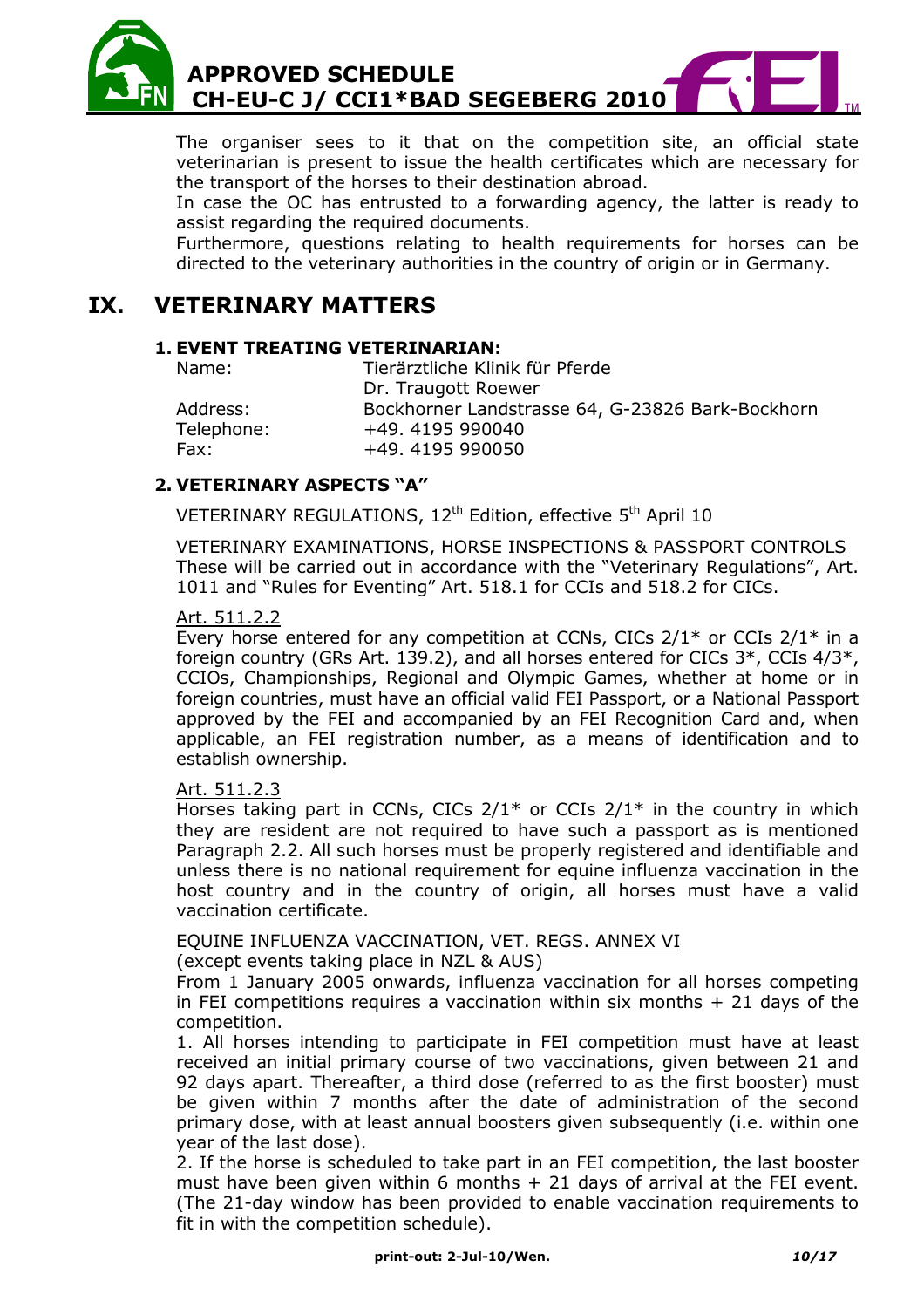

3. No vaccination shall be given within 7 days of the day of arrival at the FEI event.

4. All horses that were certified as correctly vaccinated under the previous FEI equine influenza vaccination rule prior to 1st January 2005, do not need to start a primary course again provided that they have complied with the previous rule of primary course and annual re-vaccinations and the new rule of a booster vaccination within 6 months  $+$  21 days of the day of arrival at the FEI event.

#### SAMPLING PROCEDURE FOR PROHIBITED SUBSTANCES (Vet. Regs, Ch. V & VI and Annex IV)

Regular sampling is carried out in CCIs 4/3<sup>\*</sup>, CCIOs, World Cup<sup>™</sup> Qualifiers and Finals, Championships and Games, whereas at other CCIs sampling is recommended. When testing takes place, the number of horses tested is at the discretion of the Testing Veterinarian/Veterinary Delegate. At CCI3\* and CCI4\*, CSIs (3\*, 4\*, 5\*), CIOs, World Cup Qualifiers and Cup Finals, Championships and Games it is recommended that a minimum of 5% of all horses (with a minimum of 3 horses tested) must be sampled (see also VR Art. 1016.5.).

Special guidelines are applicable for events covered by the FEI Medication Control Programme (Groups I & II only).

#### MEDICATION CONTROL PROGRAMME (GROUP I & II ONLY)

The Organising Committees of FEI events within Groups I & II are advised to charge Athletes the equivalent of CHF 12.50 per horse per event as a contribution towards the costs of the MCP programme.

#### MEDICATION CONTROL LABORATORY

Under the Medical Control Programme (MCP) in Groups I and II, all samples collected in accordance with VR Art. 1016 will be analysed by HFL Sport Science, Quotient Bioresearch Limited, Newmarked Road, Fordham, Cambridgeshire, CB7 5WW, Great Britain, Tel.: +44 (0) 1638 724 229 Fax: +44 (0) 1638 724 221, Email: SMaynard@hfl.co.uk (Dr Steve Maynard), Website: www.jfl.co.uk.

## **X. MISCELLANEOUS**

#### **1. PROTESTS**

All protests to be valid must be made in writing and accompanied by a deposit of CHF 150.- or equivalent.

#### **2. GENERAL CLASSIFICATION AT THE END OF THE COMPETITIONS and PRIZE - CLASSIFICATION**

Comp. 1 and 2 (CH-EU-C J): Gold medal and Championship sash for the European Champion of the European Champion (individuals and teams) Juniors Eventing Riders, silver medal for the runner-up and bronze medal for the rider placed third. The competitors placed  $1<sup>st</sup>$  to  $3<sup>rd</sup>$  will receive a prize of honour.

#### **3. PRIZE-GIVING CEREMONY**

All placed riders have to attend the prize-giving ceremony with their horses.

#### **4. Distribution of Prizes and Indemnities**

All prize money and all prizes in kind rewarded instead of prize money as well as reimbursements (e. g. transport charges, travelling expenses) will be distributed acc. to FEI-RG Art. 127/128 following the last competition at the latest. The scheduled prizes are gross amounts.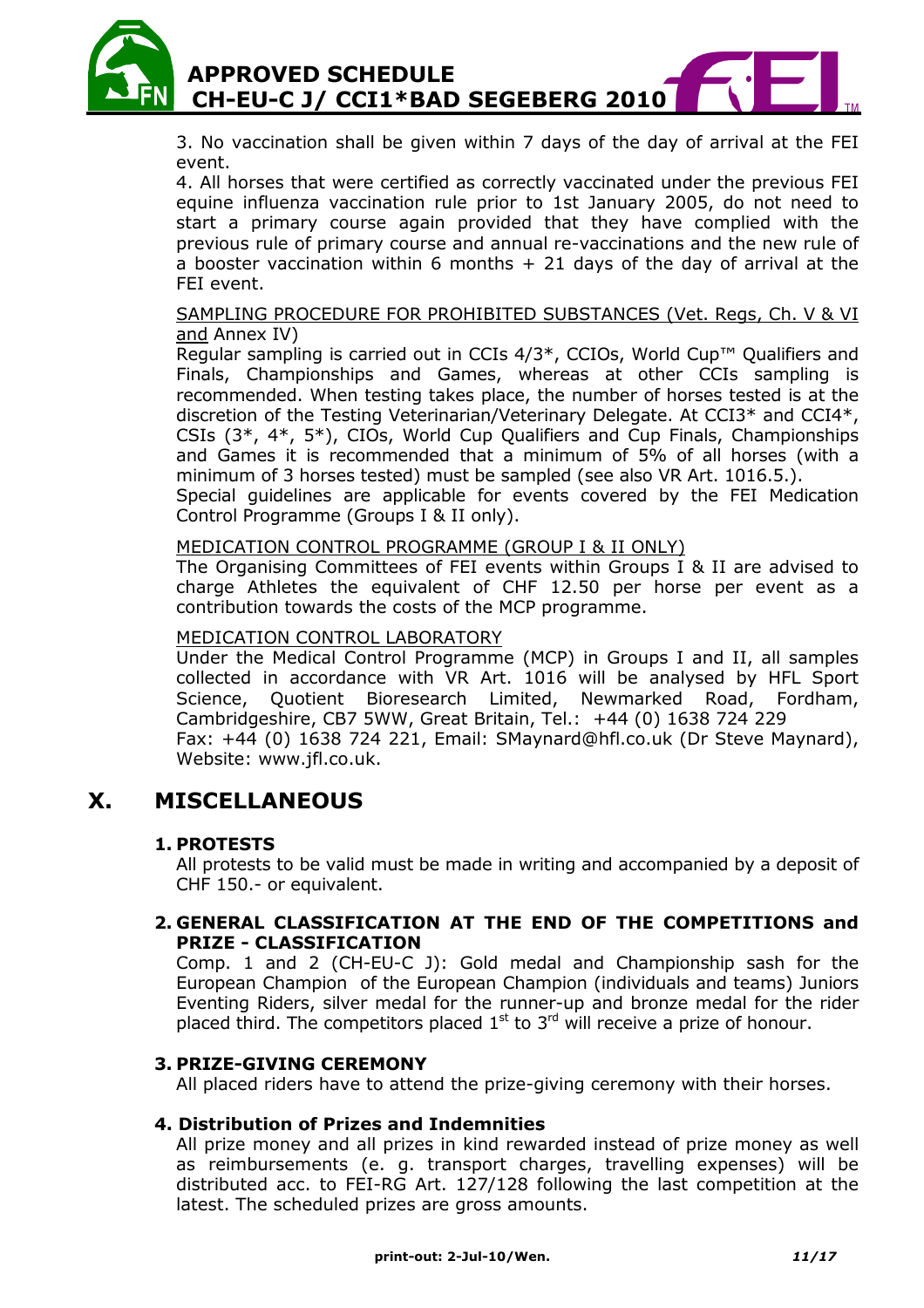

Settlement will be done per competitor. Depending on the agreement with the horse owner, each competitor binds himself to pass on to the horse owners the prize money or prizes in kind rewarded instead of prize money. The organizer is allowed to deduct possibly outstanding debts of the competitor. Acc. to § 50a EstG this also applies to foreign horse owners. After having deducted the turnover tax from the prize money or prizes in kind rewarded instead of prize money, as a rule the following income tax will be due: no taxes up to 250 EUR, 15 % exceeding 250 EUR (in force as of 01.01.2009); plus solidarity fee (at present 5.5 %) of the income tax amount.

Travelling expenses being taken over or reimbursed are only regarded as revenues if they exceed the actual costs and the reimbursement for additional meal allowances acc. to § 4 Abs. 5 Satz 1 Nr. 5 EstG. The tax deduction has to be certified on demand. Those foreign competitors being exempted from tax deduction are kindly asked to submit an exemption certificate either with the entry or on the first show day at the latest. Every competitor himself is responsible for the correctness of the details he submits.

#### **5. INSURANCES**

Details pertaining to insurance of competitors, horses etc. Responsibility of OC for damages, fire, theft etc.

All owners and competitors are personally responsible for damages to third parties caused by themselves, their employees, their agents or their horses. They are therefore strongly advised to take out third-party insurance providing full coverage for participation in equestrian events at home and abroad, and to keep the policy up to date.

#### **6. LIABILITY**

The organizer declines any liability for property or pecuniary damage which may happen to visitors, athletes, grooms and horse owners through slight negligence of the organizer, his delegates or his assistants. The OC is liable in case of intent, gross negligence as well as in case of injury to life, body or health and in further cases he is liable for compelling legal liability acc. to the legal requirements. Furthermore he also declines any liability for theft, damages, fire or other incidents.

#### **7. Medical Card**

OCs must draw the attention of all competitors that they must carry a medical card easily accessible for the Cross-Country Test. Medical Cards must be collected by the OC upon arrival to the competition and checked by the official doctor and the TD.

#### **8. EVENT'S ORGANISATION**

In exceptional circumstances, together with the approval of the Delegate of NF GER, the Chefs d'Equpie and Ground Jury the OC reserves the right to modify the schedule in order to clarify any matter or matters arising from an omission or due to unforeseen circumstances. Any such changes must be notified to all competitors and officials as soon as possible and must be reported to the FEI Eventing Department by the Foreign Judge.

#### **9. ENTRY RIGHT TO SHOWGROUNDS**

#### Entry rights to the show grounds

Free entrance for competitors, one partner and one groom per competitor, per team one trainer, one Chef d'Equipe as well and one veterinarian and per horse two owners (acc. to the FEI passport).

#### Stable Security

Stable security acc. to VR Art.1005.2 and Eventing rules Annex 13.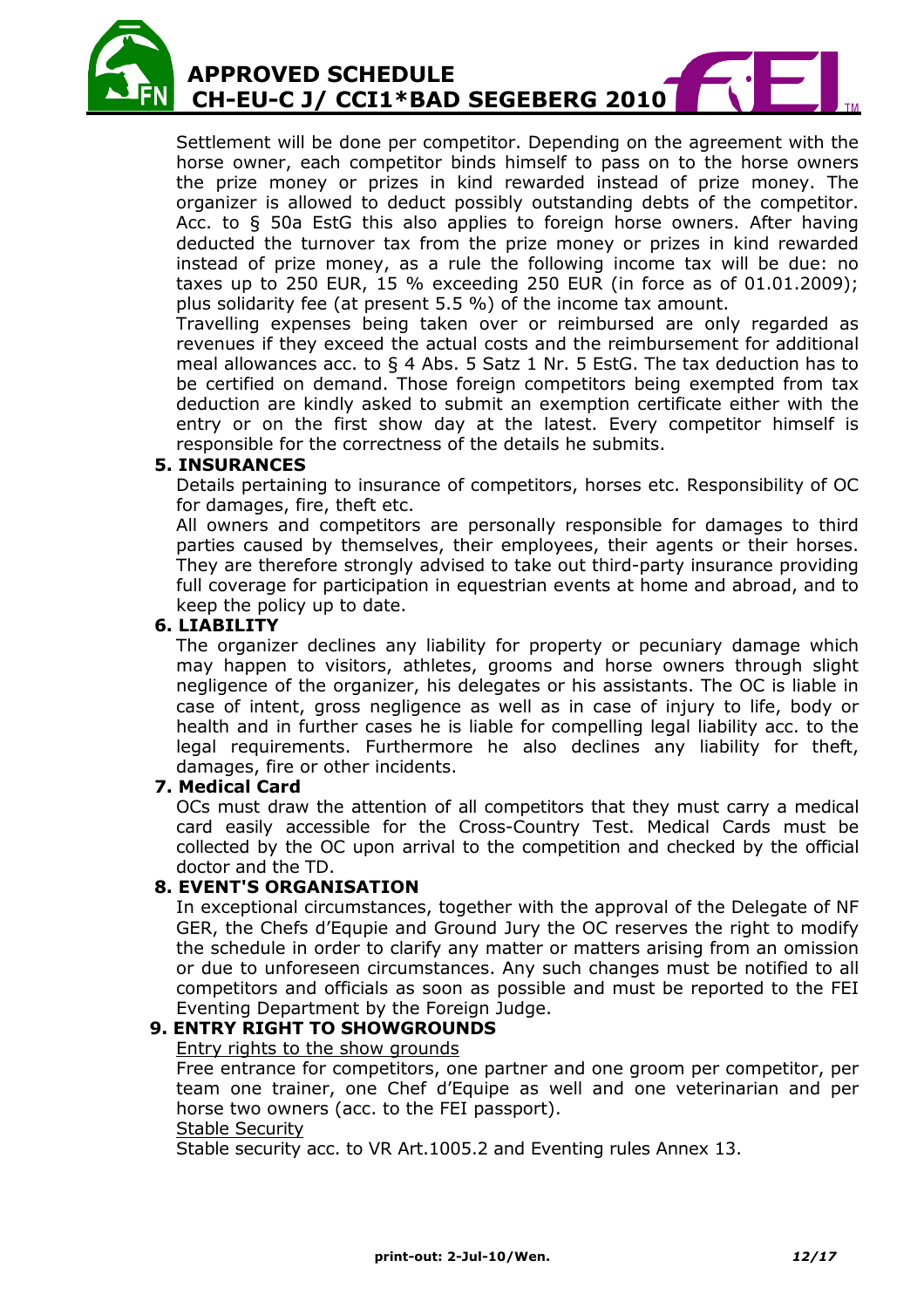

#### **10. DOCTOR, FARRIER**

Name of Doctor: Dr. Gerhard Schwieder (GER), Cleverhof 7, 23611 Bad Schwartau, Tel. +49.451 282891 Name of Farrier: Christopher Hinzmann (GER), , Paulas Höh 17, 23795

Högersdorf, Tel. 04551 9084455

#### **11. DISPUTES**

In the event of any discussion concerning the interpretation of the schedule (in translated languages), the English version will be decisive.

#### **12. ADDITIONAL PRGRAMME**

#### Wednesday:

Welcome-barbecue in the catering pavillion

Thursday:

Welcome of town and district Segeberg and county Schleswig-Holstein

Saturday:

Riders' party in the catering pavillion

#### **THE FEI CODE OF CONDUCT**

FOR THE WELFARE OF THE HORSE

The Fédération Equestre Internationale (FEI) expects all those involved in international equestrian sport to adhere to the FEI's Code of Conduct and to acknowledge and accept that at all times the welfare of the horse must be paramount and must never be subordinated to competitive or commercial influences.

- 1. At all stages during the preparation and training of competition horses, welfare must take precedence over all other demands. This includes good horse management, training methods, farriery and tack, and transportation.
- 2. Horses and competitors must be fit, competent and in good health before they are allowed to compete. This encompasses medication use, surgical procedures that threaten welfare or safety, pregnancy in mares and the misuse of aids.
- 3. Events must not prejudice horse welfare. This involves paying careful attention to the competition areas, ground surfaces, weather conditions, stabling, site safety and fitness of the horse for onward travel after the event.
- 4. Every effort must be made to ensure that horses receive proper attention after they have competed and that they are treated humanely when their competition careers are over. This covers proper veterinary care, competition injuries, euthanasia and retirement.
- 5. The FEI urges all involved with the sport to attain the highest levels of education in their areas of expertise.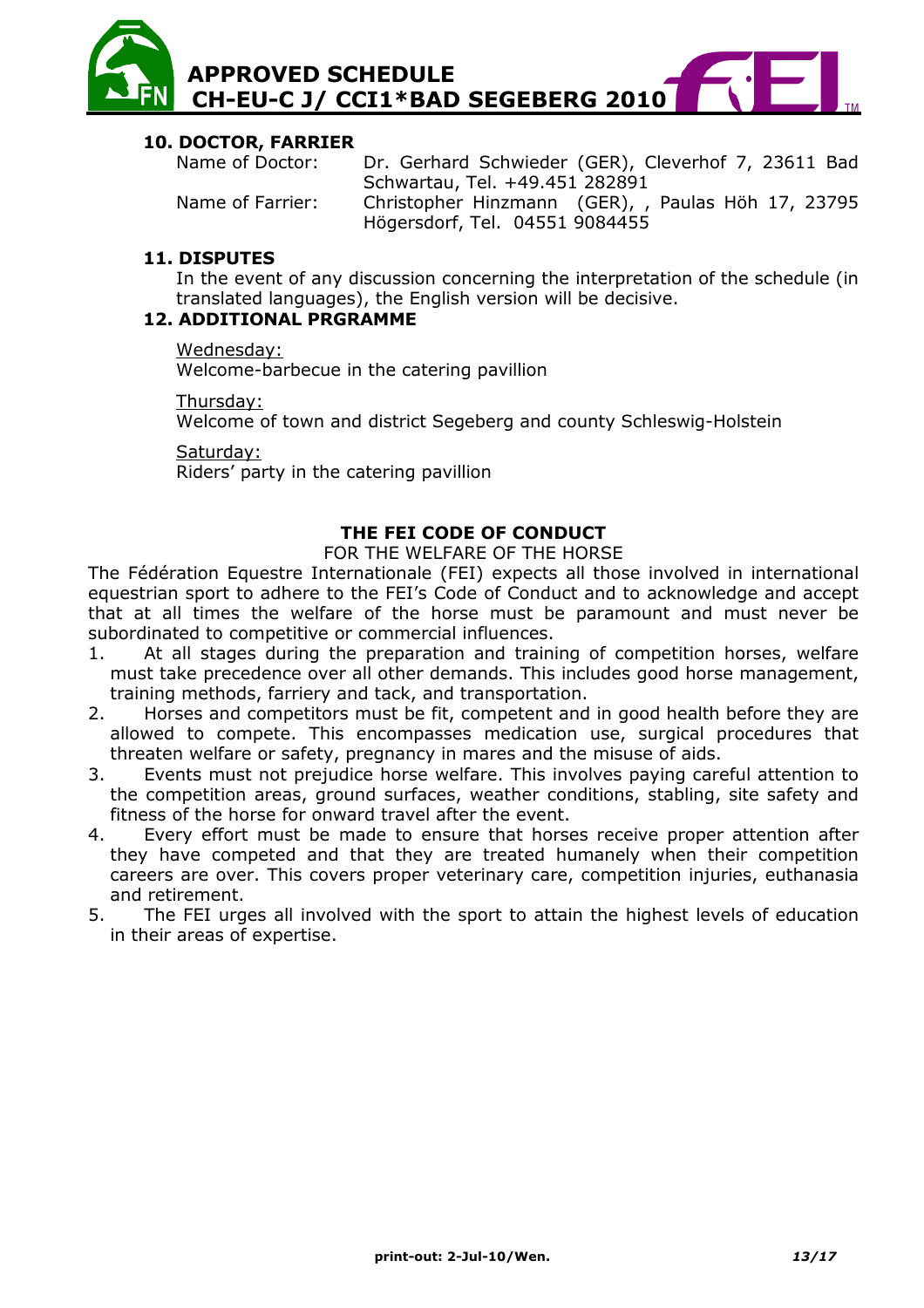

This schedule is approved, provided the corrections and additions as made by the FEI have been made. The National Federation and Organising Committee are obliged to ensure that the mandatory sections in the approved schedule are forwarded to guest NFs and Officials for their information.

Final approval of the Check-List for this Draft Schedule by the FEI, in accordance with Art. 110.1 denotes only that the contents are conform to the FEI Statutes, General Regulations and Rules. By no means does this entail implicit acceptance of any liability of the FEI for any damages to third parties caused by the Organising Committee and its officials, Athletes, owners, and their horses.

THE APPENDIX IS PART OF THIS APPROVED AND SIGNED SCHEDULE AND MUST BE DISTRIBUTED TO ALL OFFICIALS AND NFs AND IS AVAILABLE TO OTHERS *UPON*  **REQUEST** 

Approved by the FEI

Lausanne, on 1 July 2010

signed

Catrin Norinder FEI Eventing & Olympic Department Director

Approved by the German Equestrian Federation Warendorf, on 2 July 2010

signed

Gabriele Wentrup Sports Department NF GER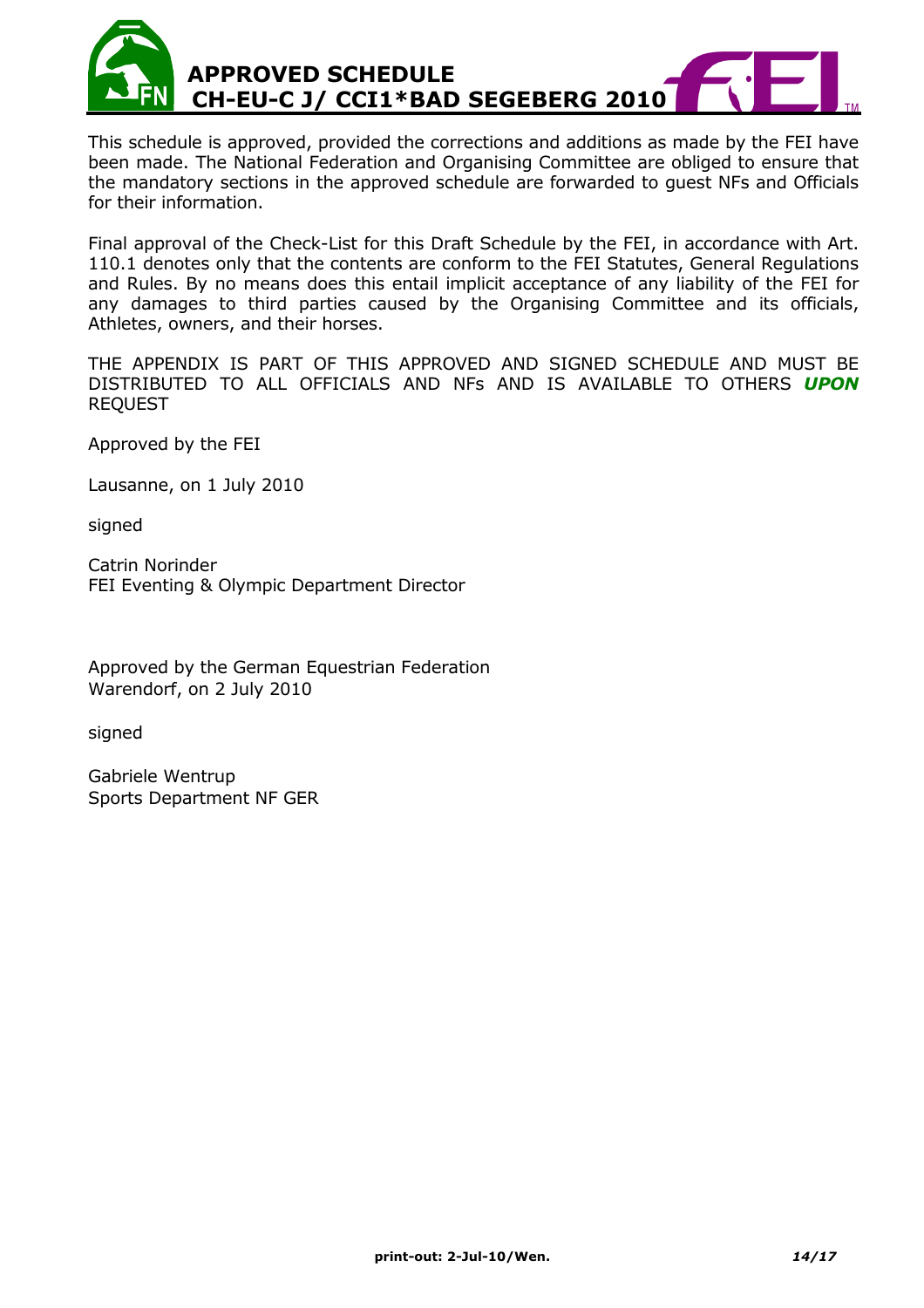

## **ENTRY FORM**

# **FEDERATION EQUESTRE INTERNATIONALE**

**2010 Standard Entry Form/Qualification form** 

| <b>Event Name:</b>                              |                                                       |       |              |                                                                                                                                                                                                                                |                                                         |
|-------------------------------------------------|-------------------------------------------------------|-------|--------------|--------------------------------------------------------------------------------------------------------------------------------------------------------------------------------------------------------------------------------|---------------------------------------------------------|
| Date:                                           |                                                       |       |              |                                                                                                                                                                                                                                |                                                         |
| Format:                                         | CCI / CIC                                             |       | <b>Level</b> | $1*(one star)$<br>3*(three star)                                                                                                                                                                                               | $2*(two star)$<br>$4*(four star)$                       |
| Status:                                         | Championship                                          | Games | CCIO         | World Cup™                                                                                                                                                                                                                     |                                                         |
| <b>Full Name:</b>                               | <b>RIDER:</b> (See separate sheet for qualifications) |       |              |                                                                                                                                                                                                                                | Mr/Mrs/Miss                                             |
| <b>FEI Reg No:</b>                              |                                                       |       |              |                                                                                                                                                                                                                                |                                                         |
| Permanent<br>Address:                           |                                                       |       |              |                                                                                                                                                                                                                                |                                                         |
| Country:                                        |                                                       |       |              | Post/Zip Code:                                                                                                                                                                                                                 |                                                         |
| Tel No:                                         |                                                       |       |              | Fax No:                                                                                                                                                                                                                        |                                                         |
| Mobile No:                                      |                                                       |       |              | Email Address:                                                                                                                                                                                                                 |                                                         |
|                                                 |                                                       |       |              | Date of Birth:                                                                                                                                                                                                                 |                                                         |
| Nationality:                                    |                                                       |       |              |                                                                                                                                                                                                                                |                                                         |
| Country of<br>Residence:<br>Contact<br>Address: |                                                       |       |              | (for tax purposes)                                                                                                                                                                                                             |                                                         |
| (if different from above)                       |                                                       |       |              |                                                                                                                                                                                                                                |                                                         |
| Country:                                        |                                                       |       |              | Post/Zip Code: Note that the control of the control of the control of the control of the control of the control of the control of the control of the control of the control of the control of the control of the control of th |                                                         |
| Tel No:                                         |                                                       |       |              |                                                                                                                                                                                                                                |                                                         |
| Mobile No:                                      |                                                       |       |              | Email Address:                                                                                                                                                                                                                 | <u> 1989 - Andrea State Barbara, política establece</u> |
| Name:                                           | <b>HORSE:</b> (See separate sheet for qualifications) |       |              |                                                                                                                                                                                                                                |                                                         |
| <b>FEI Reg No:</b>                              |                                                       |       |              | <b>Year of Birth:</b>                                                                                                                                                                                                          |                                                         |
|                                                 |                                                       |       |              | the contract of the contract of the contract of the contract of the contract of the contract of the contract of                                                                                                                |                                                         |

I certify that the above information is correct and that if the entry is accepted, I will abide by the FEI Rules and Regulations and by the conditions of the Schedule of the Competition. Signed: Date: (*Rider)* 

#### **National Federation Approval:**

By signing the below, the NF of the rider mentioned on this entry form confirms that the rider and the horse (s) are duly qualified as per attached qualification form or competent to compete (CCI $^*$ ,  $CIC^*$ ,  $CCIO^*$ ) for the event as per all applicable rules.

Name of NF: Signature of NF Representative: Stamp of the NF: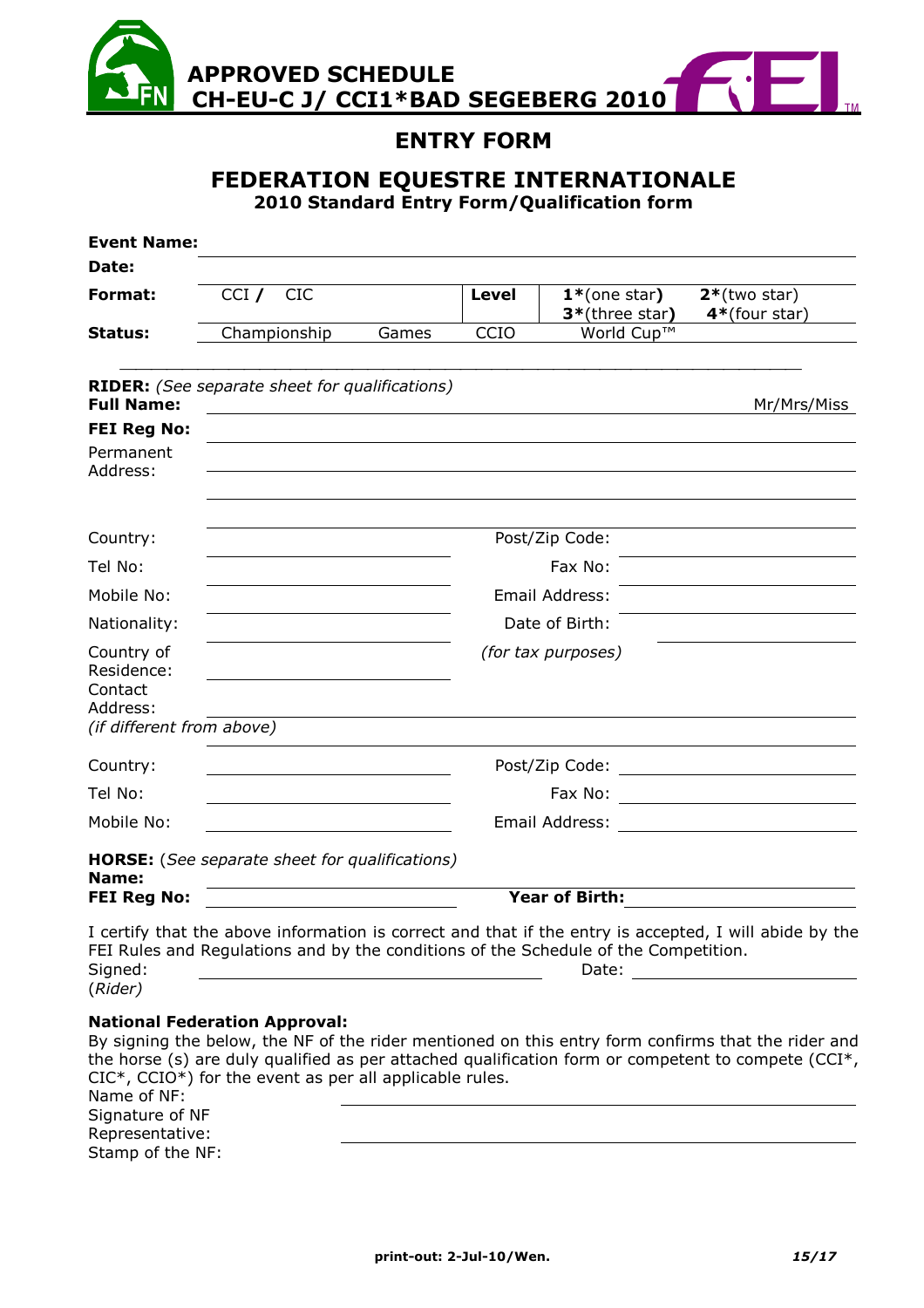

#### **2010 QUALIFICATIONS**

#### *This form must be completed and returned with Entry Form for all competitions above 1 star level*

#### **HORSE Name……………………………………… FEI Registration No …………………………**

Qualifying results as specified under Art 506.2

| <b>Type</b><br>of<br><b>Event</b> | Level | Name of<br>event | <b>Date</b> | Rider | Dress.<br>% | XC Time<br>Pen. | XC Jump<br>Pen. | -SJ<br><b>Jumping</b><br>Pen. | <b>Final</b><br><b>Placing</b> |
|-----------------------------------|-------|------------------|-------------|-------|-------------|-----------------|-----------------|-------------------------------|--------------------------------|
|                                   |       |                  |             |       |             |                 |                 |                               |                                |
|                                   |       |                  |             |       |             |                 |                 |                               |                                |
|                                   |       |                  |             |       |             |                 |                 |                               |                                |

#### **RIDER Name ……………………………………… FEI Registration No ………………………..**

*(need only be completed if different to Horse qualification above)* Qualifying results as specified under Art 506.2

| <b>Type</b><br><b>Event</b> | Level | Name of<br>event | <b>Date</b> | <b>Horse</b> | Dress.<br>% | <b>XC Time</b><br>Pen. | <b>XC Jump</b><br>Pen. | l SJ<br><b>Jumping</b><br>Pen. | <b>Final</b><br><b>Placing</b> |
|-----------------------------|-------|------------------|-------------|--------------|-------------|------------------------|------------------------|--------------------------------|--------------------------------|
|                             |       |                  |             |              |             |                        |                        |                                |                                |
|                             |       |                  |             |              |             |                        |                        |                                |                                |
|                             |       |                  |             |              |             |                        |                        |                                |                                |

Signature: Rider NF

(Signed) \_\_\_\_\_\_\_\_\_\_\_\_\_\_\_\_\_\_\_\_\_\_\_ (Signed) \_\_\_\_\_\_\_\_\_\_\_\_\_\_\_\_\_\_\_\_\_\_\_

Rider's Equestrian History, i.e. important past successes:

Horse's Previous Form, e.g Three Day Events (CCI), Championship, CICs etc: